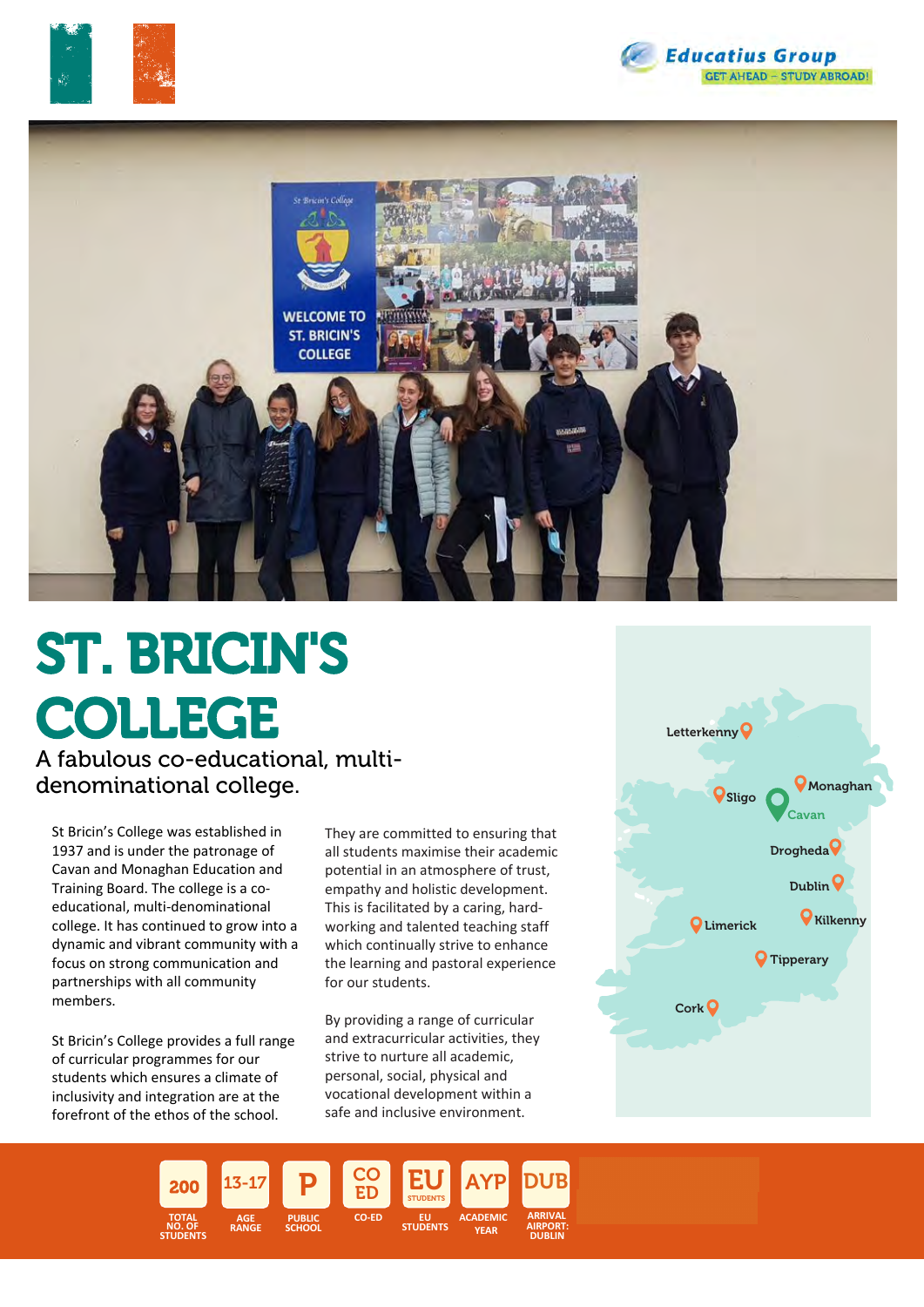

# ST. BRICIN'S COLLEGE

### STUDY OPPORTUNITIES

Junior Cycle (Junior Certificate) Transition Year Senior Cycle (Leaving Certificate)



# SCHOOL SUBJECTS

# JUNIOR CYCLE SUBJECTS

### **Subjects:**

**Visual Art, French, Home Economics, Mathematics, Science, Business Studies, Geography, Gaeilge, Metalwork, Technical Graphics, English, History, Materials Technology, Religious Education**



# SENIOR CYCLE SUBJECTS

### **Subjects:**

**English, History, Engineering, Art Craft & Design, Agricultural Science, Physics, Irish, Geography, Construction Studies, Home Economics, Biology, Design Communication and Graphics, Maths, French, Religion, Business Studies, Chemistry**